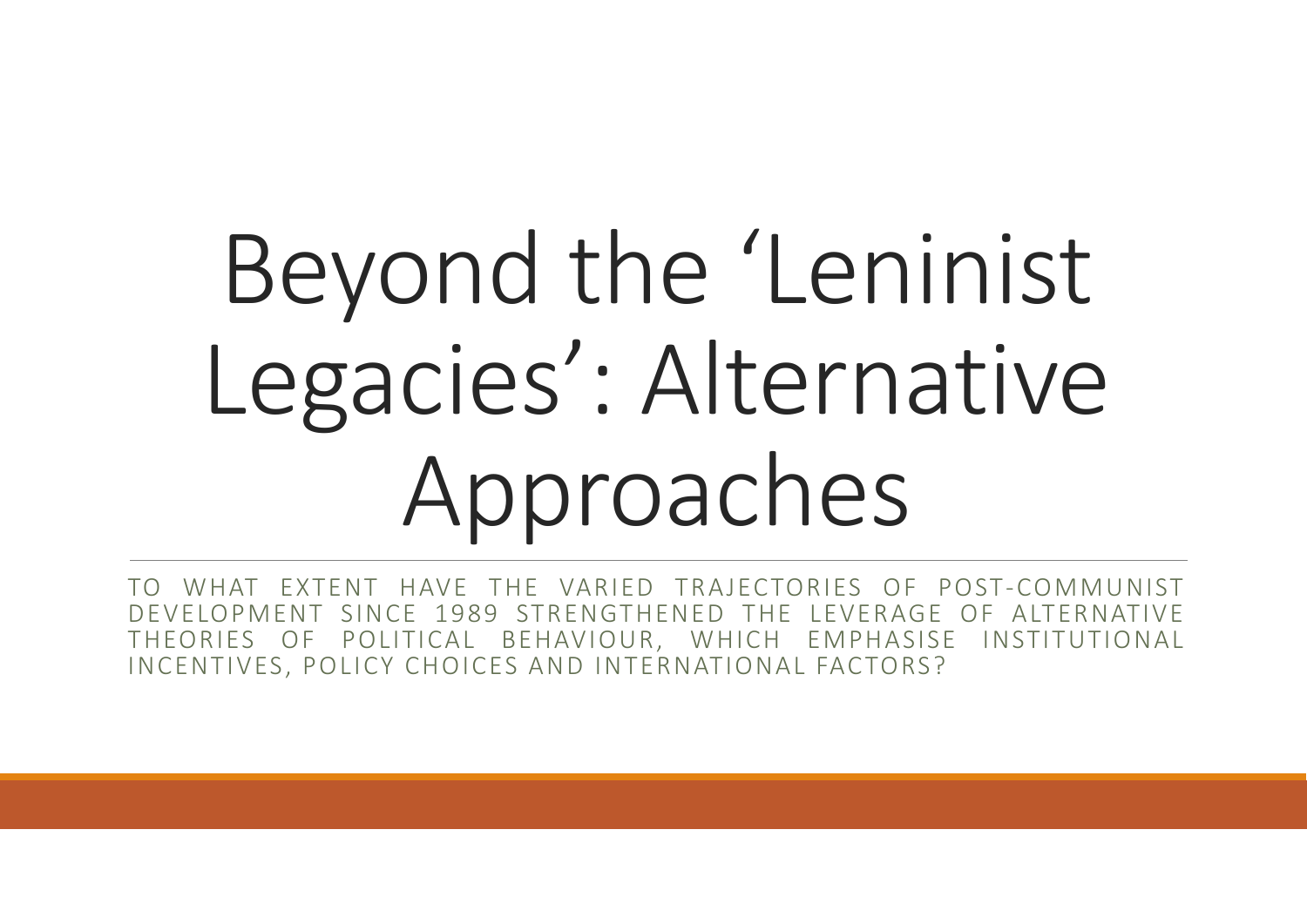#### Contents of the Presentation

- A brief critique of the 'legacies' approach
- The theoretical debate:
	- Explaining post-Communist diversity
	- Methodological implications
- Three examples of 'rational-choice' explanations of post-Communist diversity
	- State exploitation (Grzymala-Busse)
	- Response to EU membership incentives (Vachudova)
	- Democratic and market attitudes (Whitefield and Evans)
- Conclusions:
	- An epistemological rather than an empirical question?
	- Complementarity with the legacy approach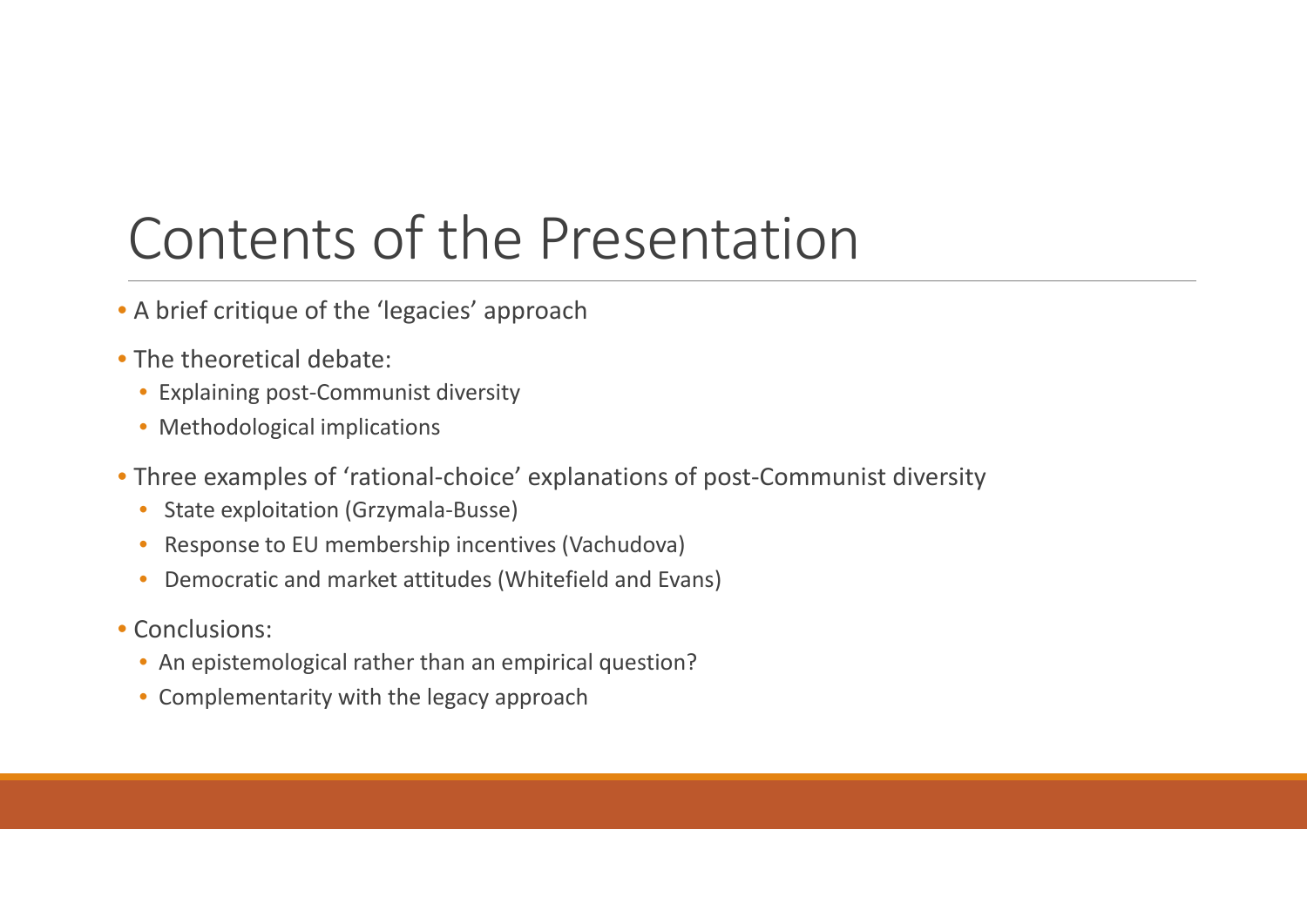#### The 'legacies' framework



- Legacies intended as "durable causal relationship between past institutions and policies on subsequent practices and beliefs, long beyond the life of the regimes, institutions, and policies that gave birth to them" (Beissinger and Kotkin, 2014:7).
- But institutions are not 'given', they are socially determined (Shvetsova, 2003)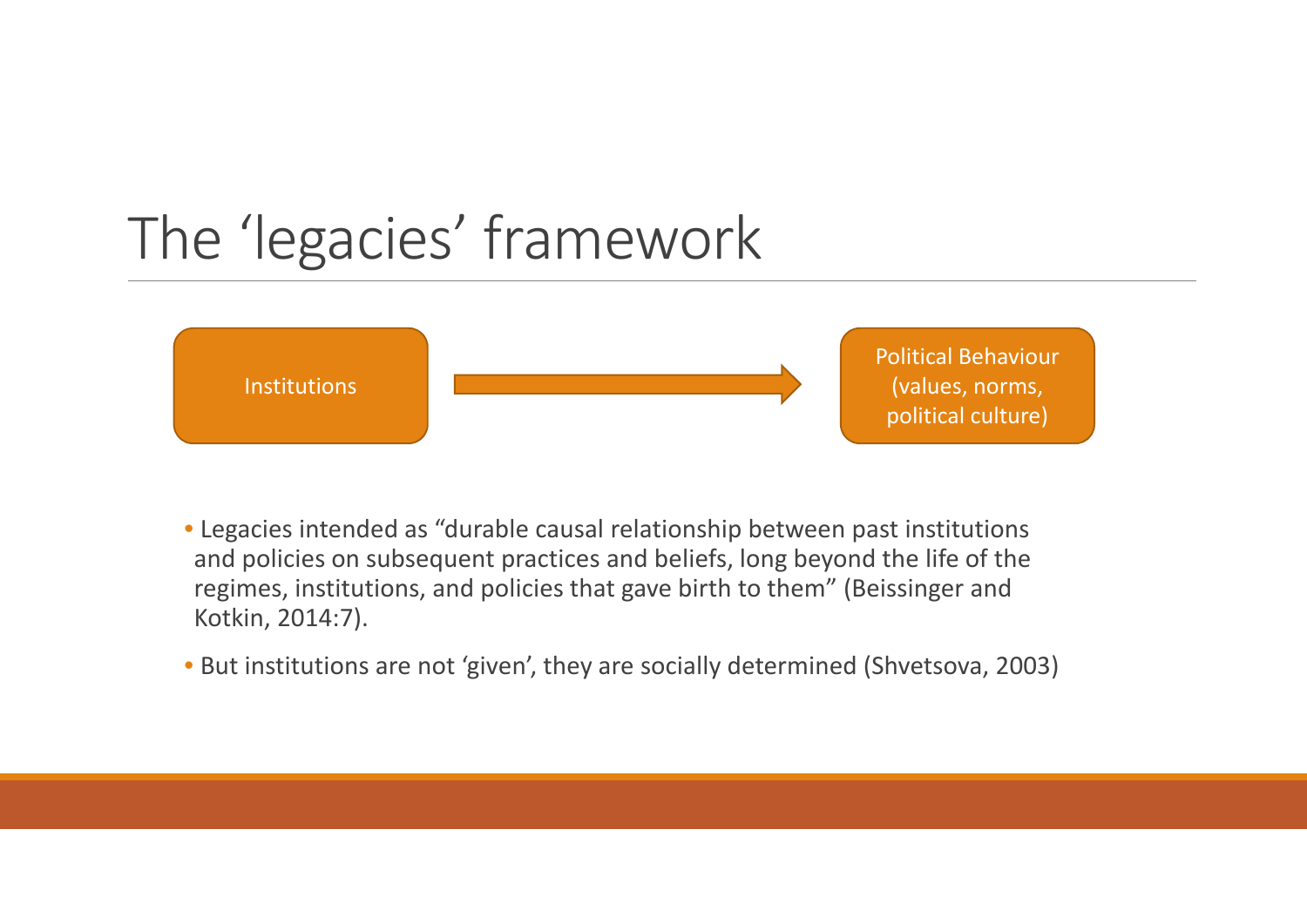#### The 'legacies' framework



Recognising the endogeneity of institutions does not defeat the 'legacies' argument: "those who adopt the legacies approach argue that the forces that shape current choices have deep roots in cultural, economic, and social conditions inherited from the past" (Crawford and Lijphart, 1995: 177)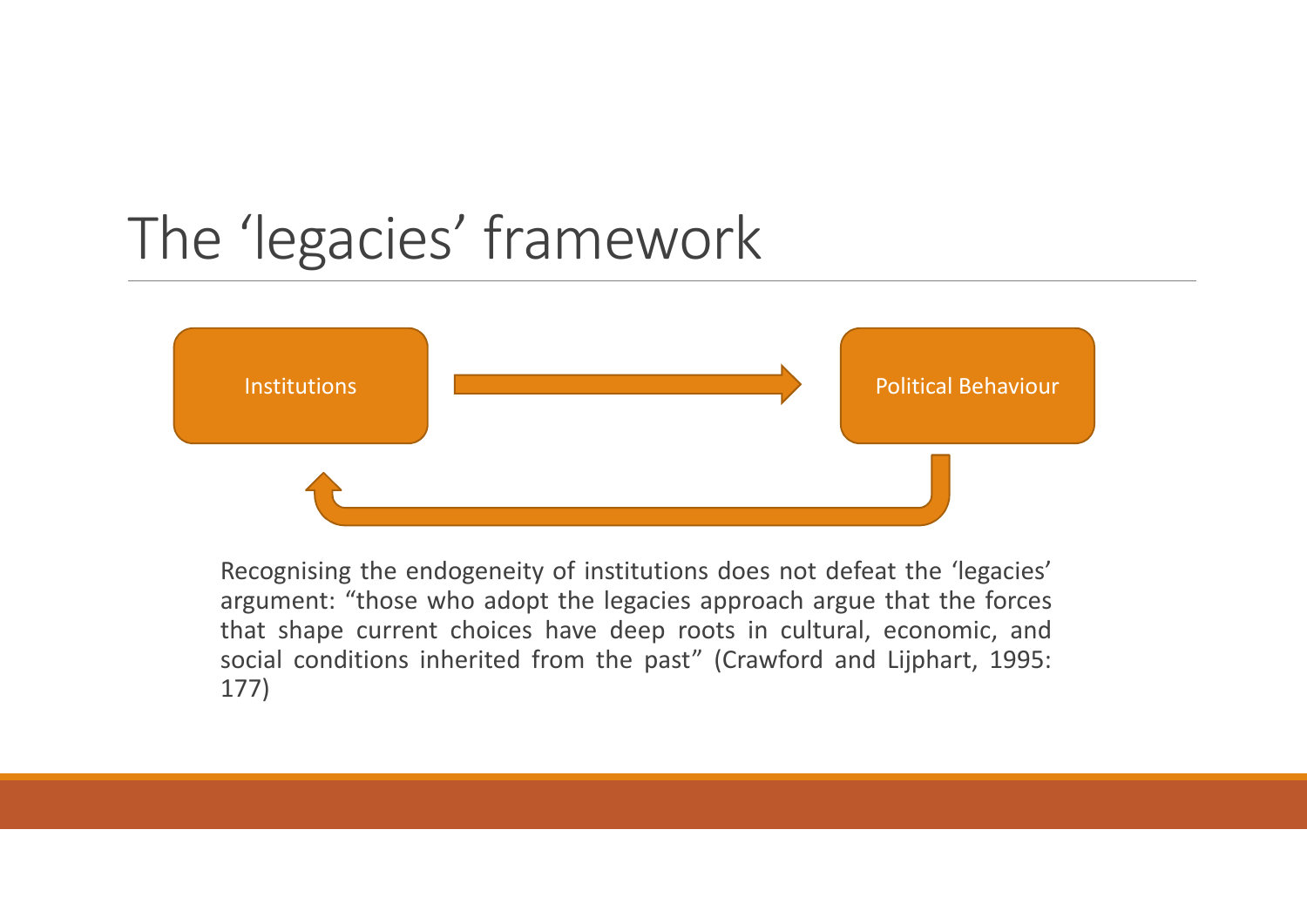#### The 'legacies' framework



"New institutions may be created and new international pressures for liberalisation may exist" but "institutions are simply 'arenas' within which actors, driven by more fundamental historical, cultural or ideological factors, seize power or compete for resources" (Crawford and Lijphart, 1995: 177)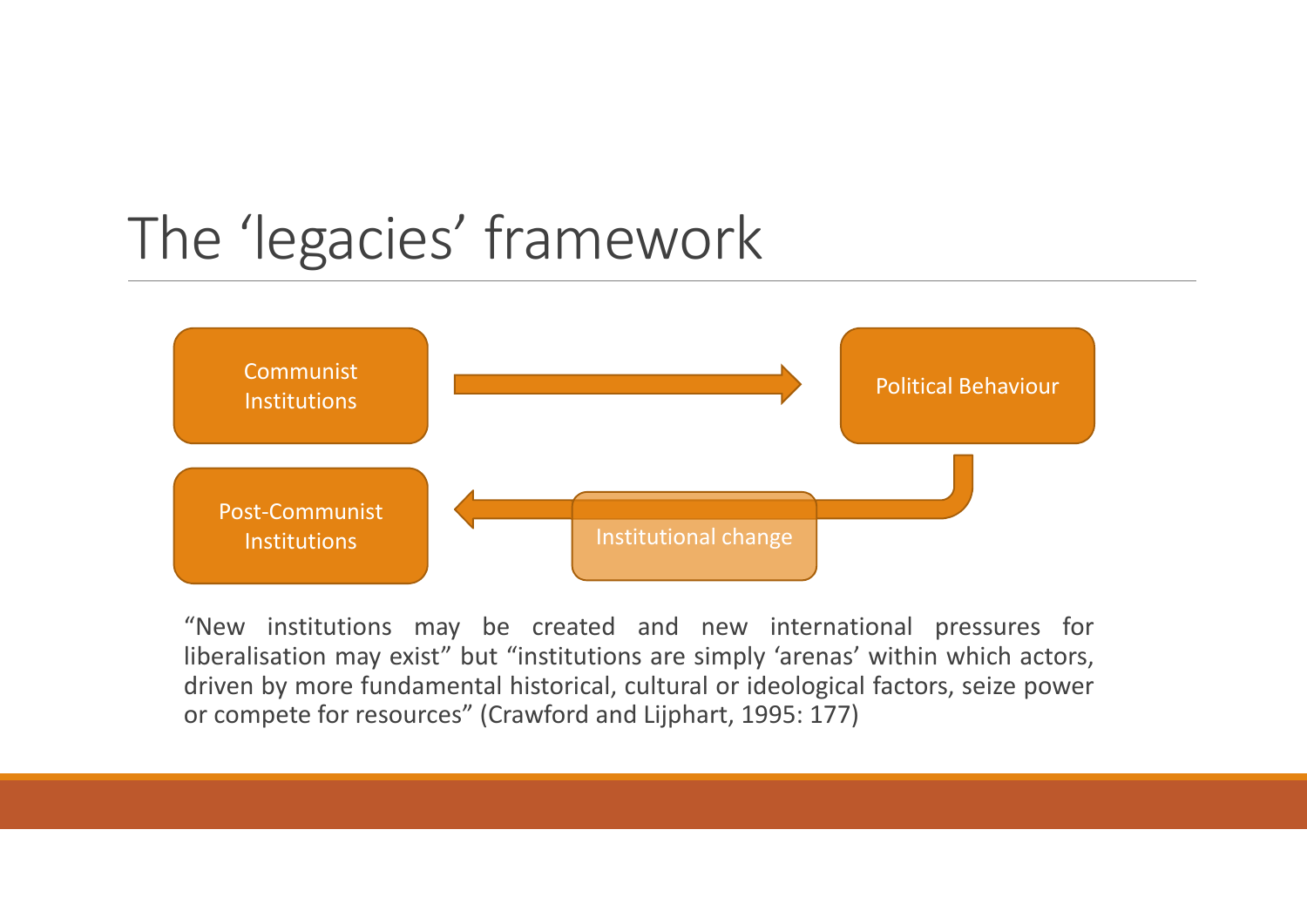# The 'legacies' framework, revisited (1)

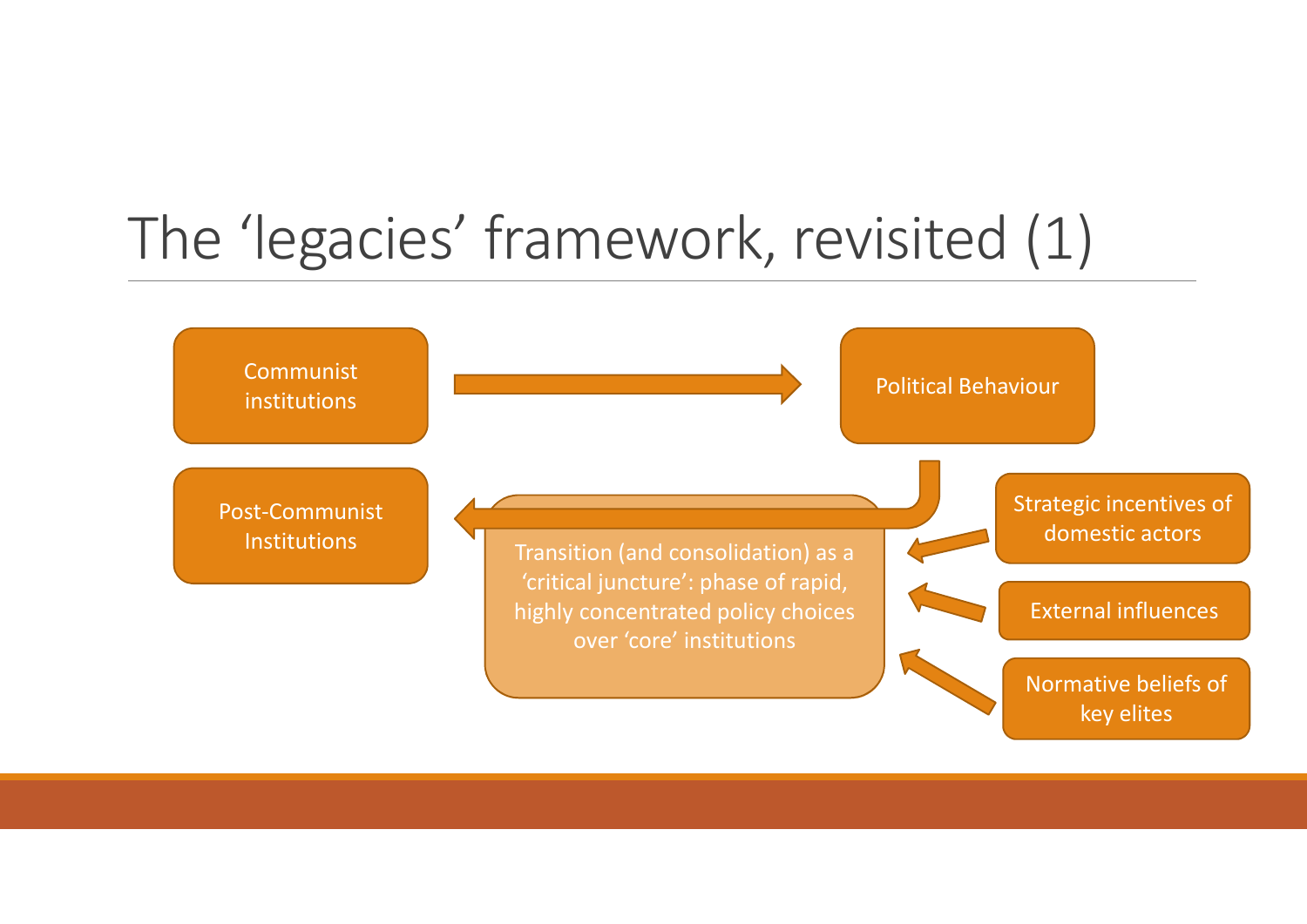# The 'legacies' framework, revisited (2)

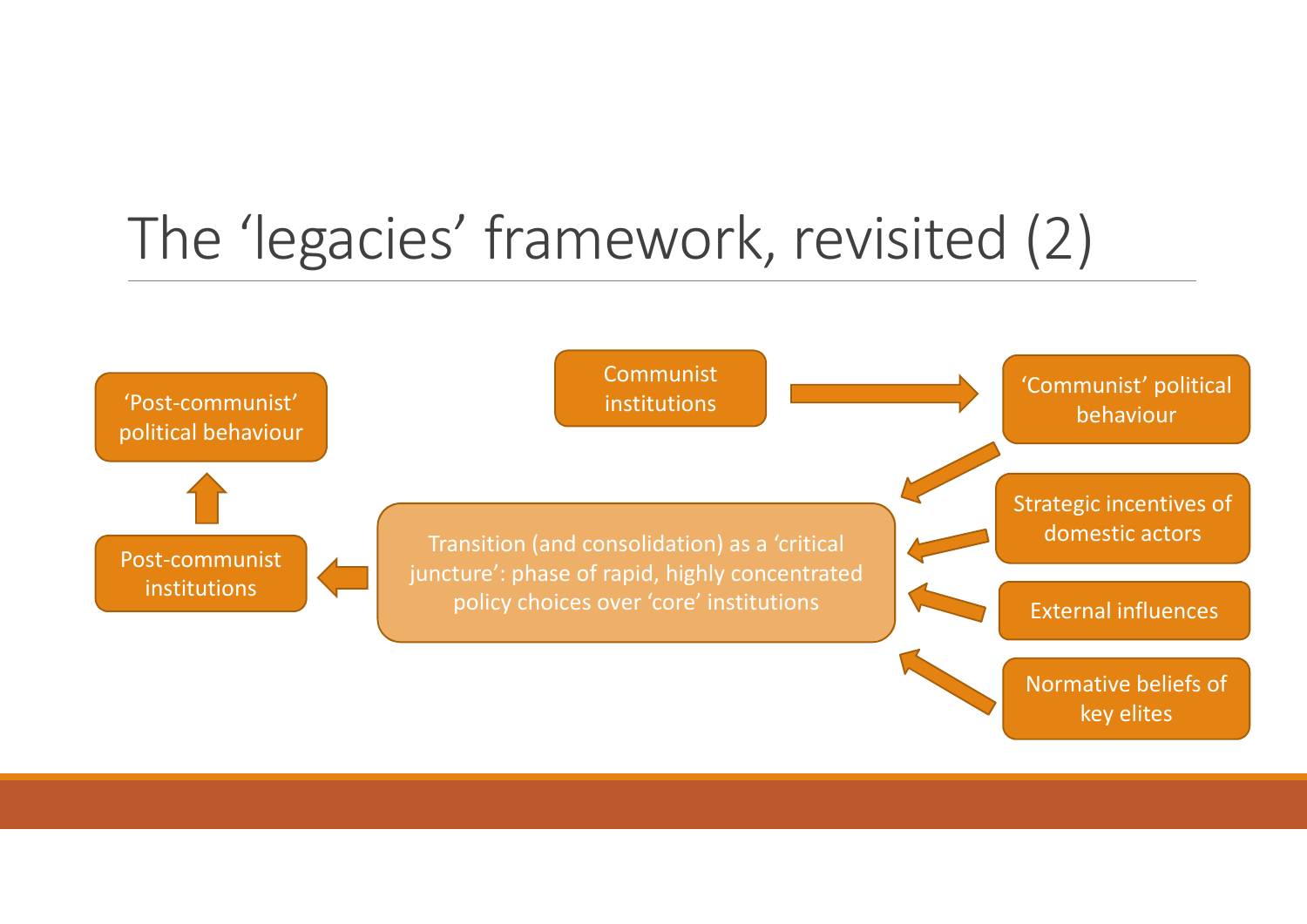# Explaining post-Communist diversity

- Debate outlined in terms of "legacies" vs "liberalisation" in Crawford and Lijphart (1995), or "political culture" vs "rational-choice" explanations (Evans and Whitefield, 1999).
- 'Political culture' explanations link the trajectories of post-Communist countries to norms, values and patterns of behaviour rooted in distinct Communist and pre-Communist experiences.
- Conversely, rational-choice frameworks highlight how, during a critical juncture, institutions created *for the short-term, immediate advantage of one particular party or individual –* often in a context of uncertainty and chaos – can be expected to have longer-term consequences. (Geddes: 1995)
- Therefore, in this view, post-Communist diversity can be better explained by the constellation of political actors at the time of transition, and the way this *immediate context* creates constraints and incentives to pursue certain policies.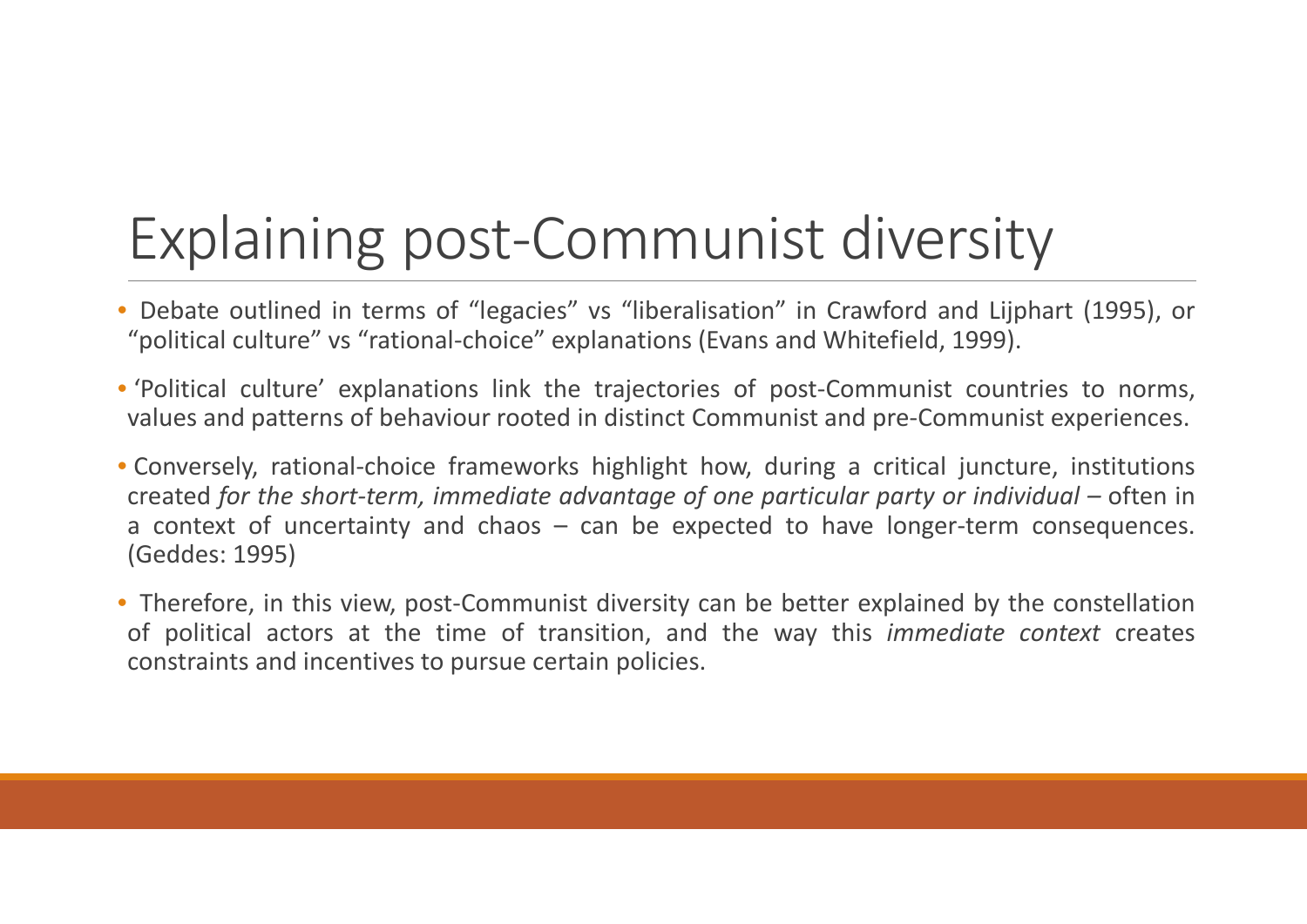# Methodological implications

- If the 'prime mover' of political behaviour in post-Communist countries is to be found in their Communist past, fruitful comparisons can be made almost exclusively *between* these polities.
- If, on the contrary, incentives present at the time of transition and policy choices taken in the immediate aftermath are the key to explain political behaviour in the new polity, then crossregional comparisons with other post-authoritarian countries will be more insightful.
- As post-Communist institutions consolidate and the path-dependence processes triggered by transition develop, it may make more sense to "group/compare Poland with Spain, not Albania". (Tucker, 2015)
- Underplaying the Leninist legacy weakens the ontological status of 'Eastern Europe', but opens opportunities for new comparative perspectives. (Bernhard and Jasiewicz, 2015)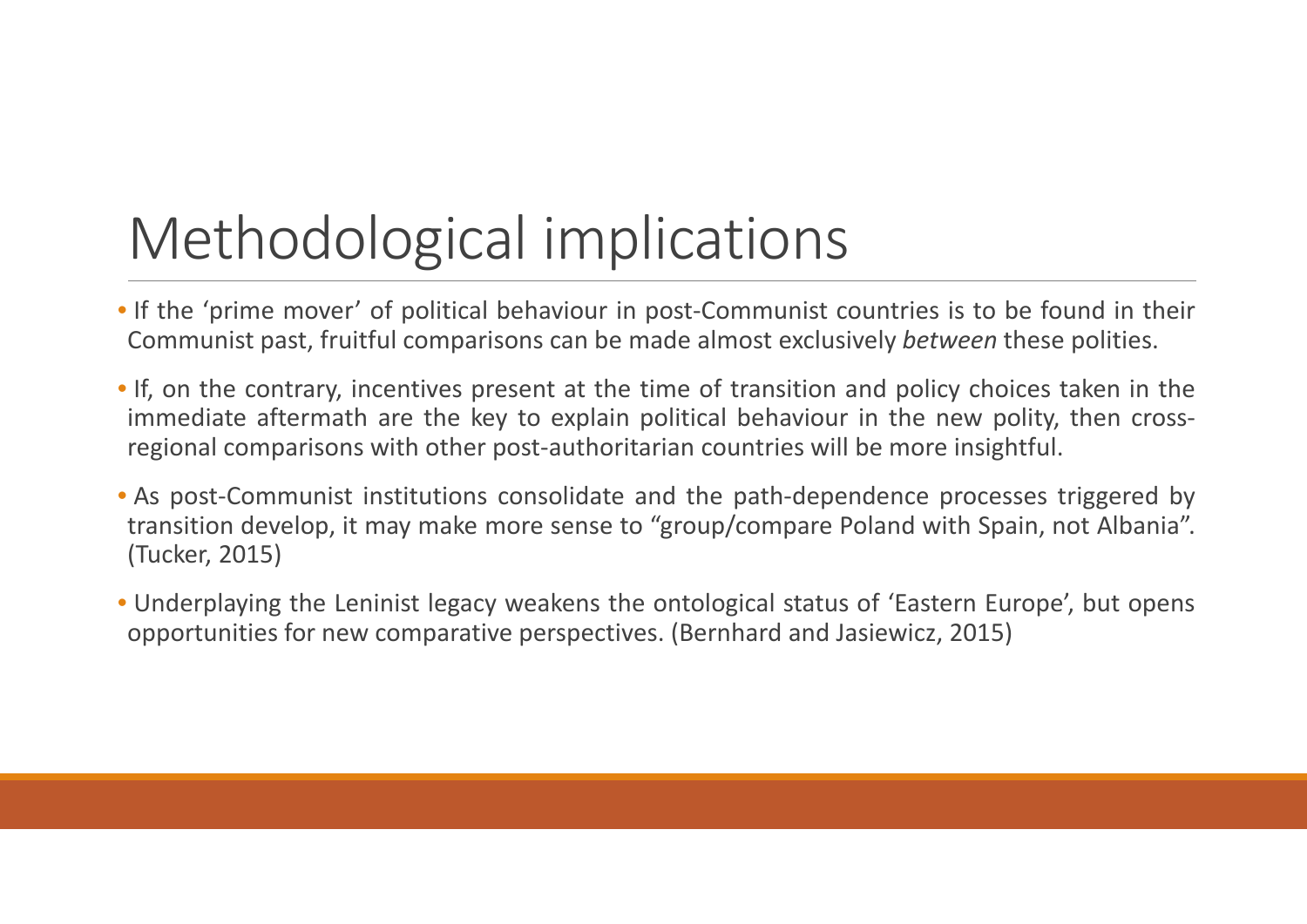# Example (1): Explaining Variation in 'State Exploitation'

- Why did parties in some countries (Latvia, Bulgaria, Czech Republic, Slovakia) freely reap private gains through distribution of assets and loose regulation of party funding, while parties in other countries (Poland, Hungary, Estonia, Lithuania, Slovenia) did not?
- In absence of institutional safeguard, the only check on state exploitation was the presence of a robust opposition that was seen as viable governing party (ironically, this was often the 'successor party' of the post-communist Left).
- Thus, the configuration of political forces in the early 1990s determined the extent to which ruling parties could 'exploit' the state.

#### **Rebuilding Leviathan**

PARTY COMPETITION AND POST-COMMUNIST DEMOCRACIES

**Anna Grzymała-Busse**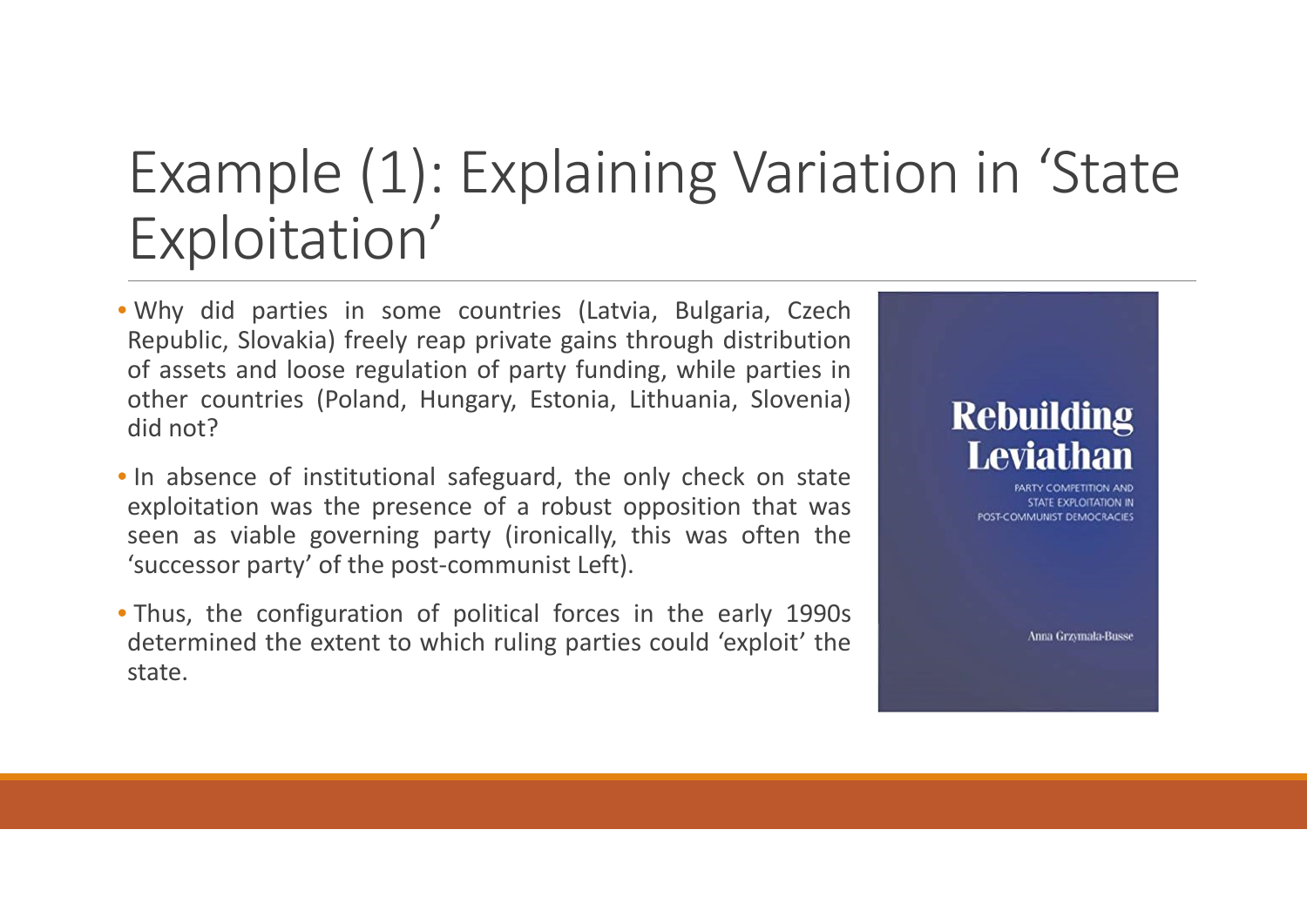# Example (2): Explaining Variation in Response to EU Membership



MILADA ANNA VACHUDOVA

- Why did some countries (Poland, Hungary, Czech Republic) satisfy the EU *acquis* requirements fully and in time in various areas of domestic policy, while others (Romania, Bulgaria, Slovakia) did not?
- The benefits of EU membership were clearly recognised by all countries; however, the costs of satisfying the entry requirements varied as a function of the political strategies ruling parties needed to sustain themselves in power.
- For illiberal parties in RO, BL and SK, it was more costly to open up electoral competition, limit rent-seeking and precluding ethnic nationalism – as these were the strategies that kept them in power.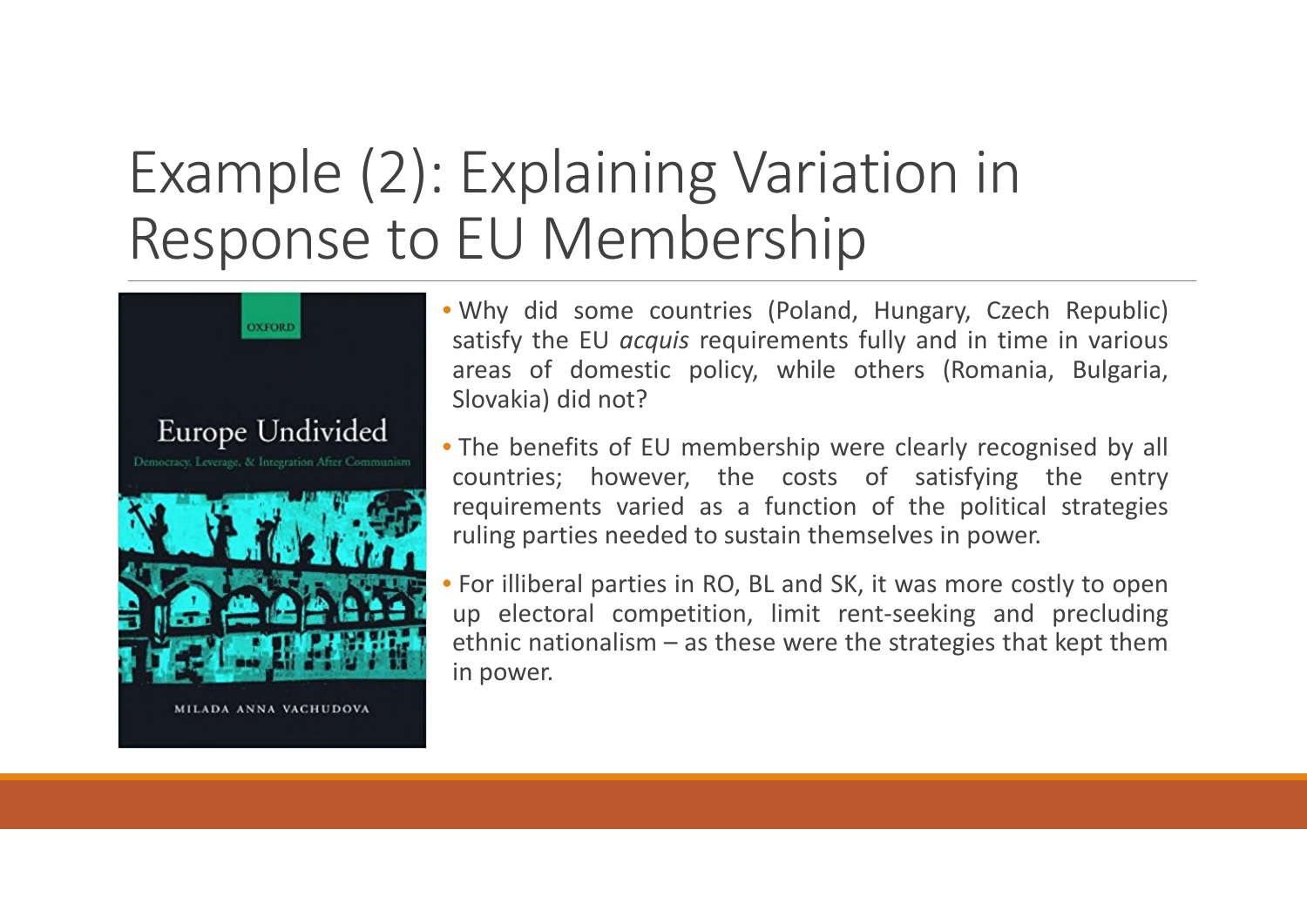### Example (3): Explaining Variation in Democratic Values and Market Attitudes

- Why do Czechs showed higher levels of commitment to democracy and the free market than Slovaks in the late 1990s?
- Evans and Whitefield (1999) regressed measures of democratic commitment and economic liberalism among respondents on variables recording their personal experience of the current political system and of their living standards. Once this is accounted for, cross-national variation disappears.
- This is consistent with the 'rational choice' argument that more positive attitudes towards democracy and the market in the Czech Republic than in Slovakia are the by-product of, respectively, a smooth and successful liberalisation in the former, and an economically punitive and politically fractious transition in the latter.
- The fact that 'circumstantial' factors cancel out cross-national variations, on the contrary, casts doubt on the idea that Slovaks are intrinsically more 'eastward-looking'.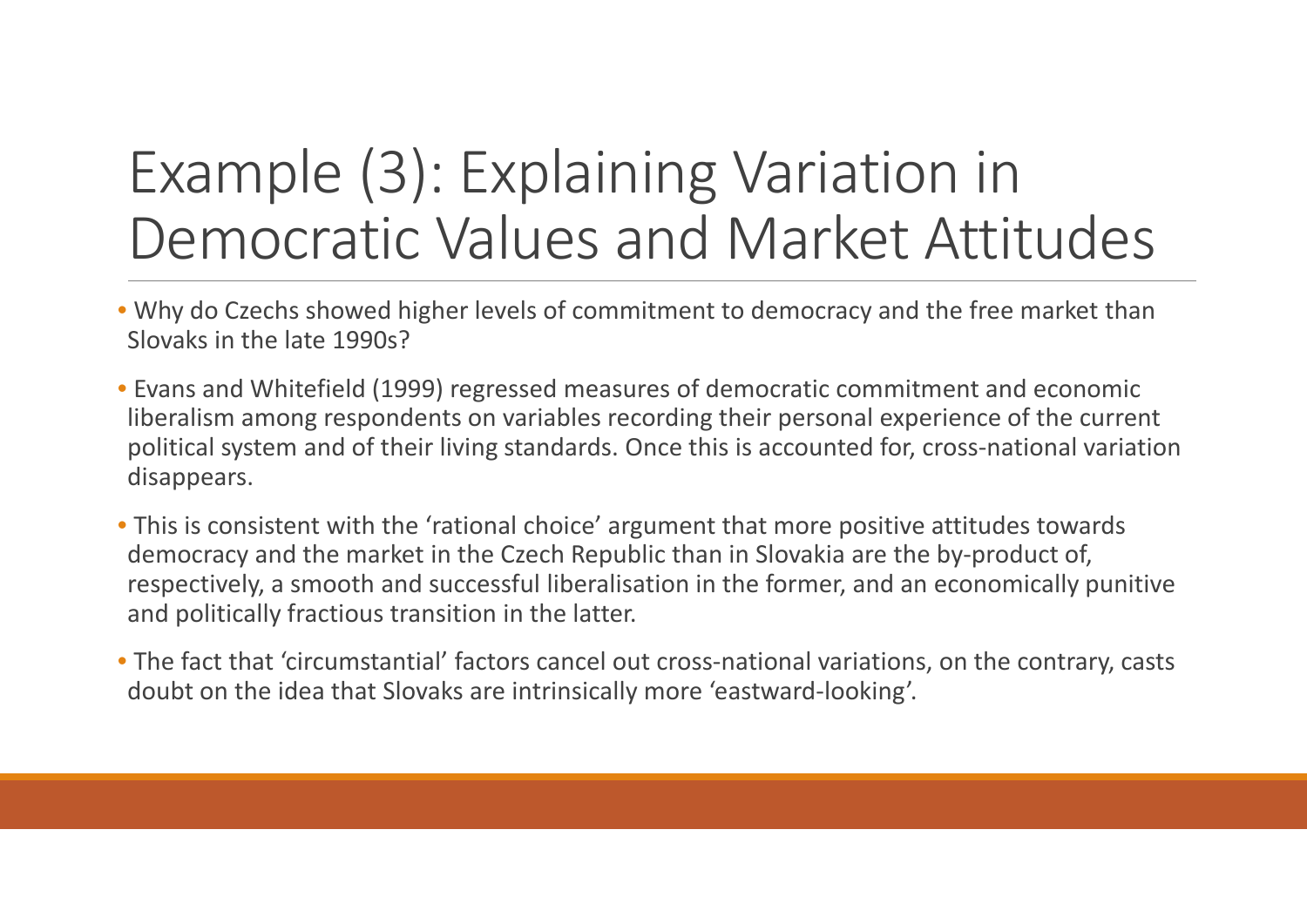# An Epistemological Rather Than an Empirical Question?

•Rational choice-base hypotheses tend to fare better in quantitative analysis and highlight discrete, temporally proximate causal mechanisms leading to political outcomes.

•However, they come with the risk of 'excessive shallowness':

- Okay, party competition inhibited rent-seeking. But why was democracy more competitive in Poland than in Slovakia?
- Okay, illiberal governing parties were less keen on the *aquis*, resulting in slower EU accession, but why were there social coalitions willing to sustain illiberal parties in some countries and not in others?
- Okay, Slovaks are less pro-free market/democracy because their transition to free market/democracy was more traumatic. But why was it so? Why was it perceived as such?

•In other words, could it be that, in search of simplicity and statistical validity, we are focusing on the most proximate 'triggers' overlooking 'deeper' causes further down in the chain of causation?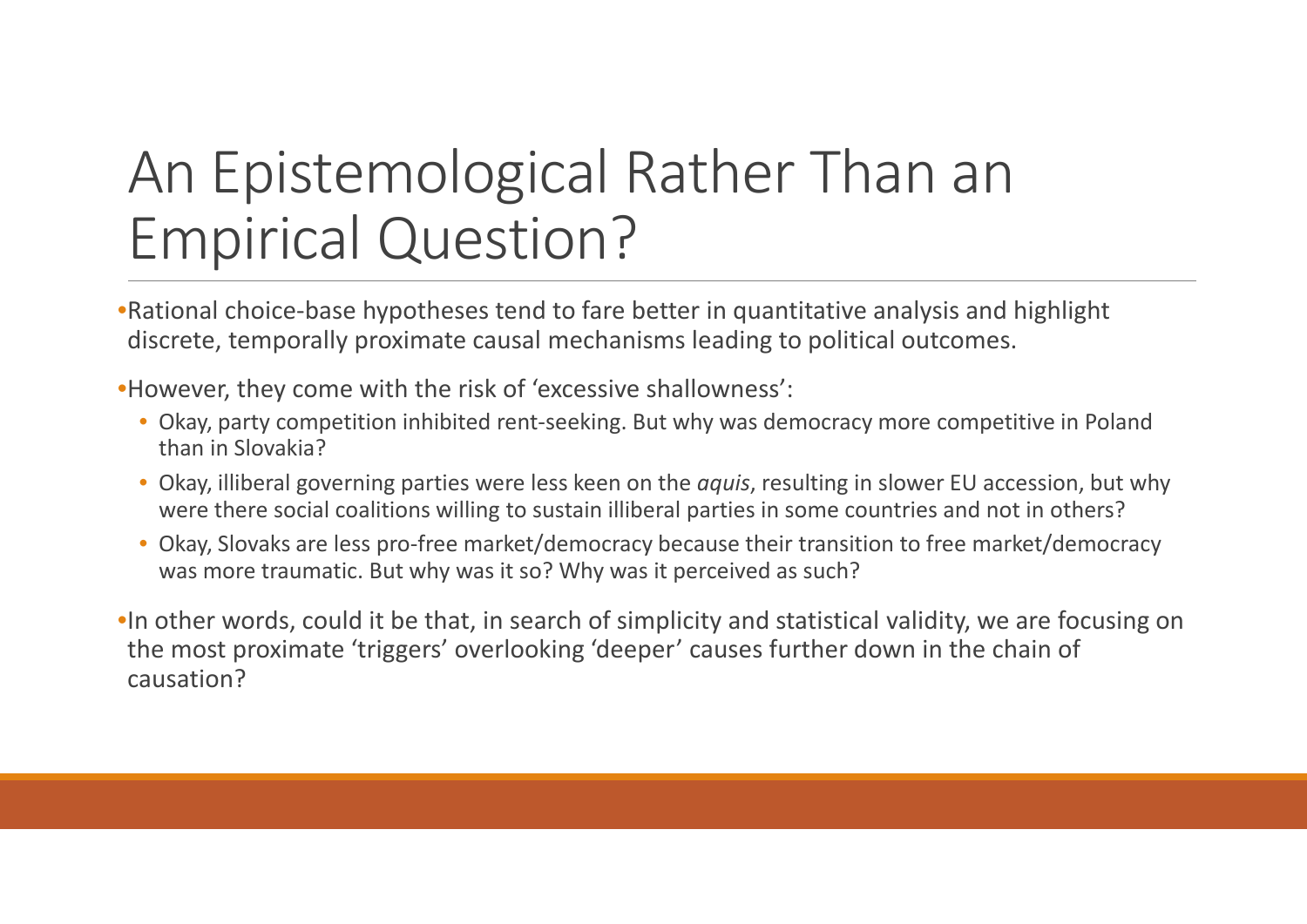# An Epistemological Rather Than an Empirical Question?

- Kitschelt (2003) argues that the legacies-vs-rational choice debate is best understood not as a 'rivalry' between explanatory frameworks to test against the data, but rather as a deeper disagreement as to over what 'counts' as a cause and what we value about a causal explanation.
- 'Legacies' offer *causal depth*: they keep the focus on those long-term structures that reassert themselves after temporary shocks of the system that produce a lot of noise but no lasting consequence. However, (1) they are often vague as to *how* historical experience translates into outcomes down the road, (2) tend to be concerned with collective identities ('Asianness') and idealistic preferences ('solidarity') rather than human action, (3) operate at high level of generality, and (4) risk taking correlations and isomorphism as sufficient evidence of a 'legacy'.
- 'Rational choice' offers *parsimony*: they do not unnecessarily multiply causal factors (Ockham's Razor) and give us a spatio-temporally proximate account of causal mechanisms. However, (1) they come with the risk of tautology, and (2) may lead us astray into the over-analysis of outliers or temporary conjunctures rather than more analytically valuable long-run steady states of post-Communist governance. (Kitschelt, 2003; Beissinger and Kotkin, 2014)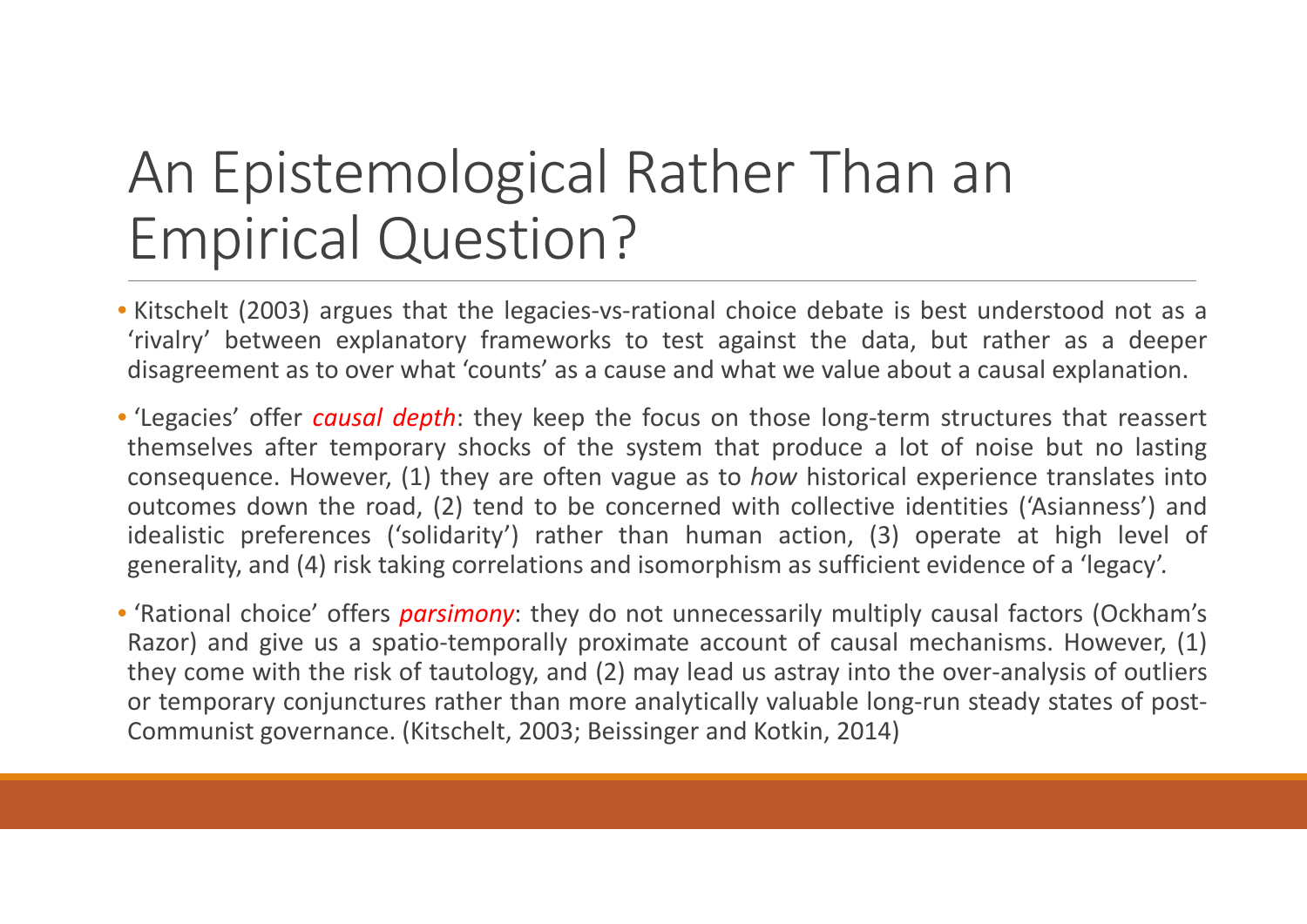#### Some Tentative Conclusions

- Theories of political behaviour, which emphasise institutional incentives, policy choices and international factors offer a useful corrective to the over-determinism of the 'legacies' approach.
- Moreover, they open up opportunities for comparison with other post-authoritarian contexts.
- Finally, they capture well the *proximate* links in the chain of causation that underlies post-Communist diversity, and lend themselves to quantitative analysis.
- However, regardless of how disruptive the critical juncture of transition was, history did not start in 1989. The political processes triggered by the fall of Communism continuously interacted with longterm processes rooted in the experience of previous regimes.
- Therefore, the 'rational choice' and 'legacies' approaches are best conceived and employed as *complementary*. The relative leverage of the frameworks depends (1) on the specific phenomenon in question and (2) on how strictly or loosely we are adhere to a mechanistic epistemology of causation.